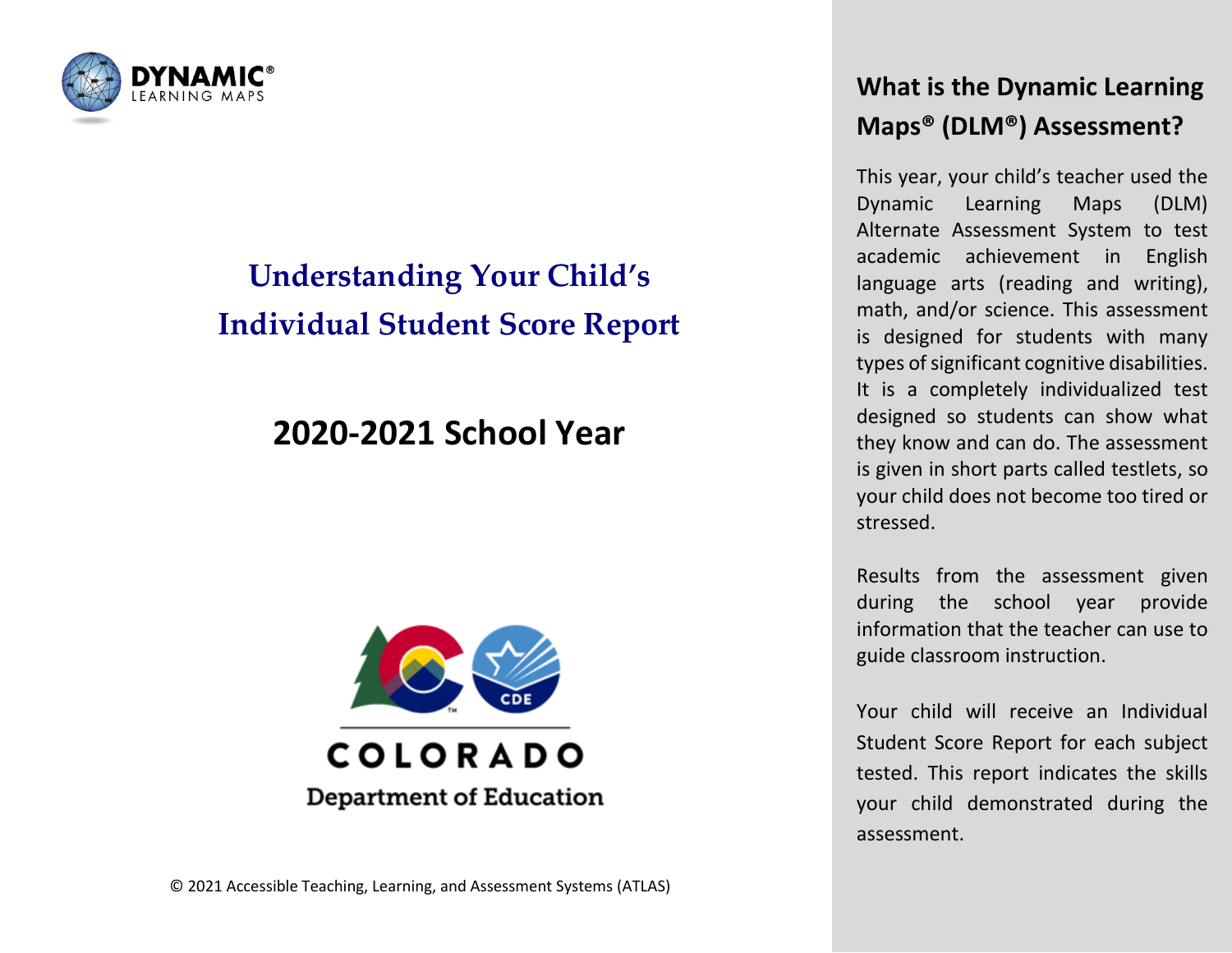### **Overview**

Each Individual Student Score Report contains information about your child's performance for one subject. This report has two parts: the Performance Profile and the Learning Profile.

#### **Performance Profile**

The first part of the Performance Profile, labeled **Overall Results**, describes your child's overall performance based on Essential Elements, which are the alternate content standards for this subject. The four performance levels are

- emerging
- approaching the target
- at target
- advanced

"At target" means your child has met the alternate achievement standards in this subject at your child's grade level.

The second part of the Performance Profile describes the percentage of skills your child demonstrated on related academic skills, or **Areas**. Further information on skill mastery within each Area is shown in the Learning Profile portion of the report.

As is the case with any test result, your child's ability to demonstrate certain skills may vary from one testing attempt to another. Please keep in mind that the skills demonstrated during this assessment provide only one piece of evidence of what your child knows and can do.